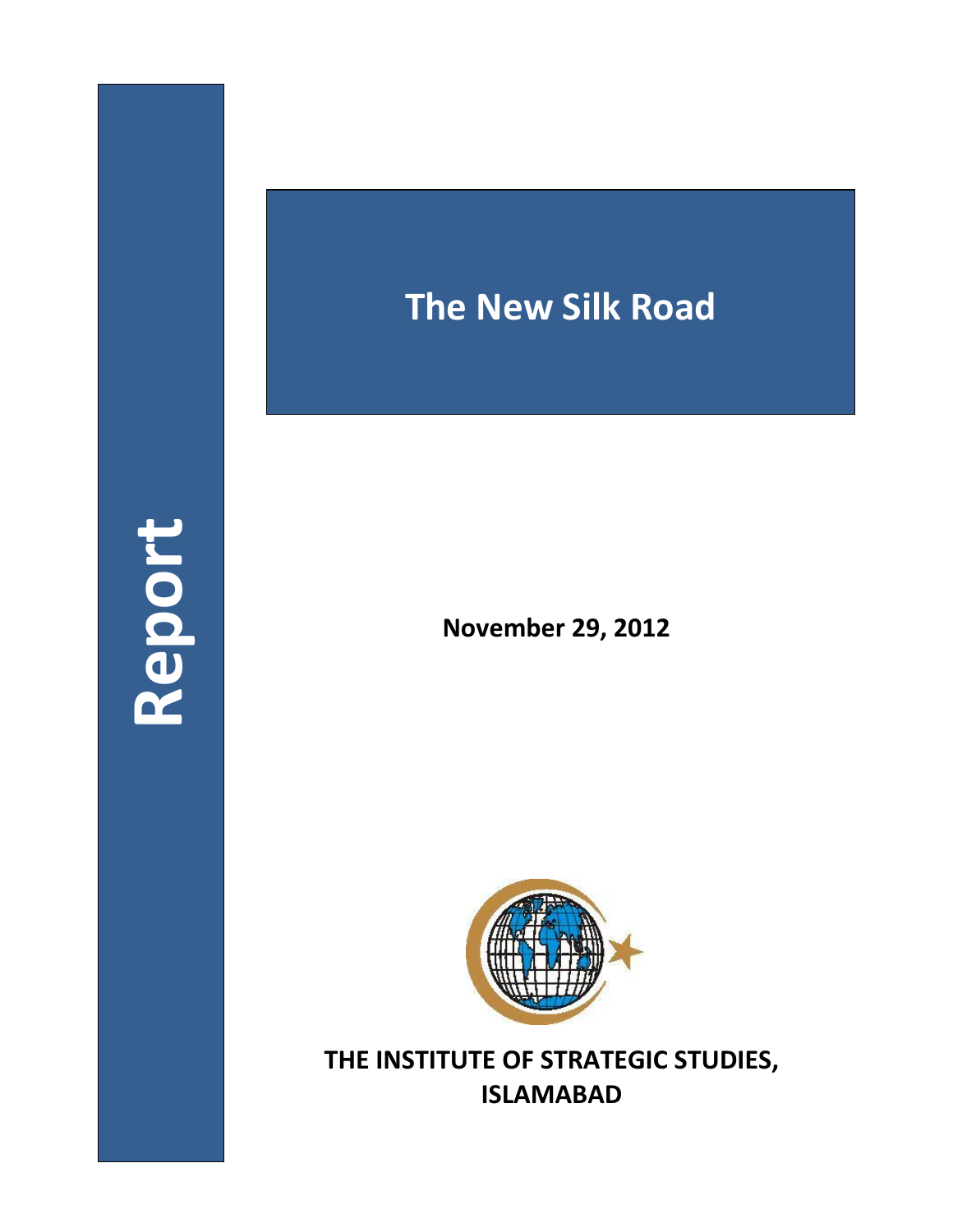## **The New Silk Road**

Institute of Strategic Studies, Islamabad, hosted an in-house meeting. The guest speaker for the meeting was Dr. Najam Abbas, a Senior Fellow focusing on Central and South Asia analyzing security issues as well as human development.

Dr. Najam started his presentation by explaining the emerging trends of competition among the three super powers of the world, namely, Russia, China and United States around the globe to gain influence especially in the South Asian region. He further elucidated that this competition of influence will either bring these super powers together or the world will witness another cold war which will be in hot pursuit to get control over trade routes around the globe.

He shed light on the fact that today theses three super powers are in race to get the maximum hold of the trade routes, especially land routes to gain utmost strategic and geopolitical influence in different regions. Dr Najam Abbas, also highlighted that the main land trade route which the three super powers are thriving to get access to are through Central Asia and through South Asian region. He said that in past few years there have been many activities going on from Beijing, to Moscow and Washington D.C.

In his presentation he referred to many articles which shed light on the importance of these trade land routes predominantly the Silk Road. He explained that the New Silk Road will partially entail the infrastructure build up. It will help to connect all the regions; including Central Asia, South Asia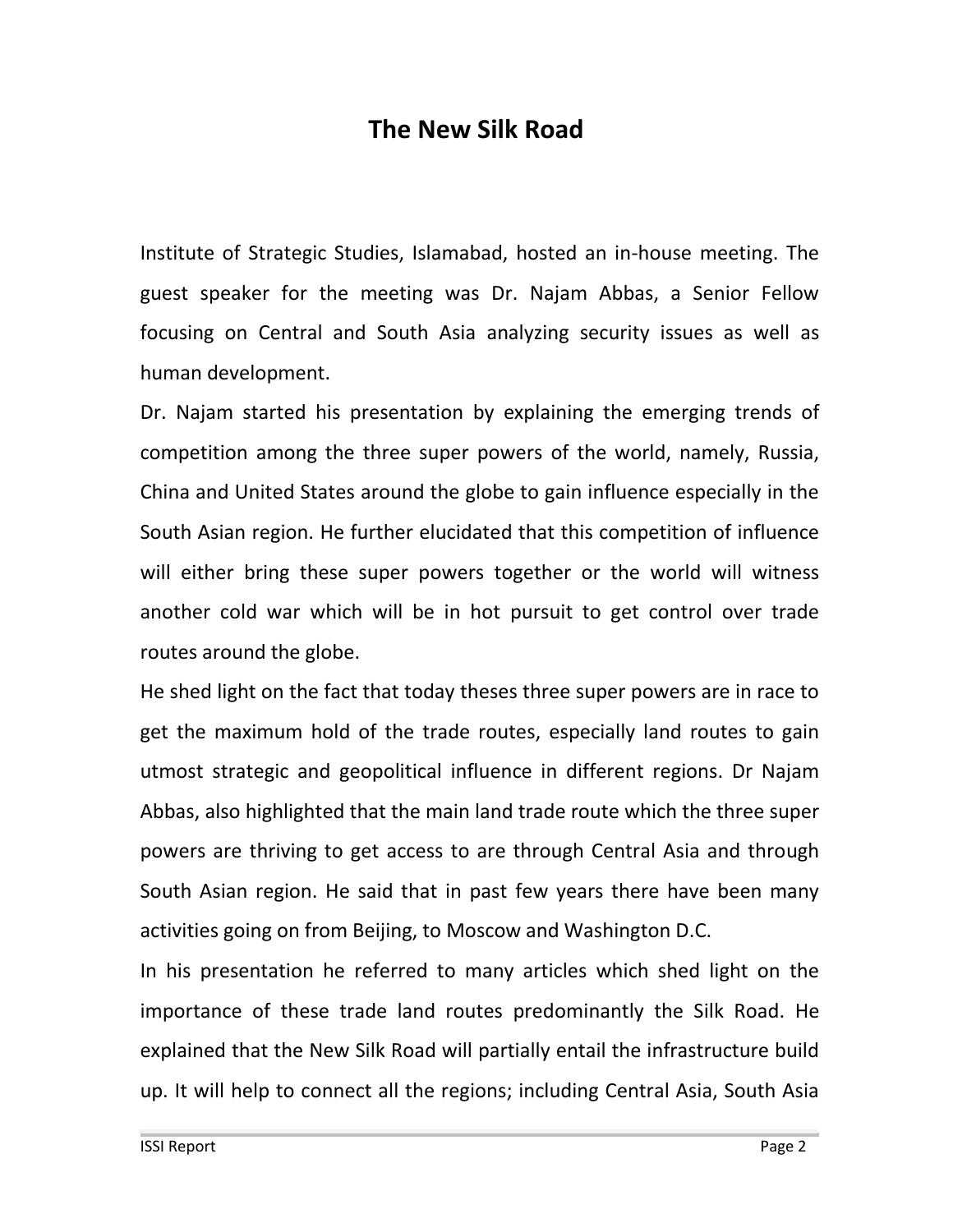and South East Asia giving an easy access to the trade markets. The Silk Road, he explained will basically deal with highways, railway lines, and energy supply like electricity and gas to deprived areas.

Dr. Abbas said that, United States sees the Silk Road more in NATO setting as well as an easy entrée to the trade market between the west and the east. Dr. Abbas in his presentation said that State Secretary, Hillary Clinton's has rolled out a 'New Silk Road Initiative,' which will primarily meet with the existing and growing need of gas in the South Asian region particularly to Pakistan. In which Tajik Cotton can be sold in Mumbai, as well as opening furniture and fruit market of Afghanistan to Central Asian states, Pakistan, India and beyond.

Further, quoting an article by Russian President Vladimir Putin, he explained that for Moscow the new Silk Road is more of a geopolitical initiative in the interest of which Russia is seeking to develop ties with the Eurasian Union. He also shed light on the fact that Russia has already started cooperation in terms on economic trade in this respect with countries in the Far East like Vietnam and is looking forward to extend it to military trade as well. Dr. Abbas said that for some international observers this initiative by the Russian President is a veiled attempt to restore the former Soviet Union which will again make it a more contending super power.

Dr. Najam Abbas also presented the Chinese perspective in establishing the New Silk Road, he said that China as a more hard sought strategy. China has laid down, what they call a five finger strategy in its New Silk Road plan:

- 1. Railways
- 2. Roads